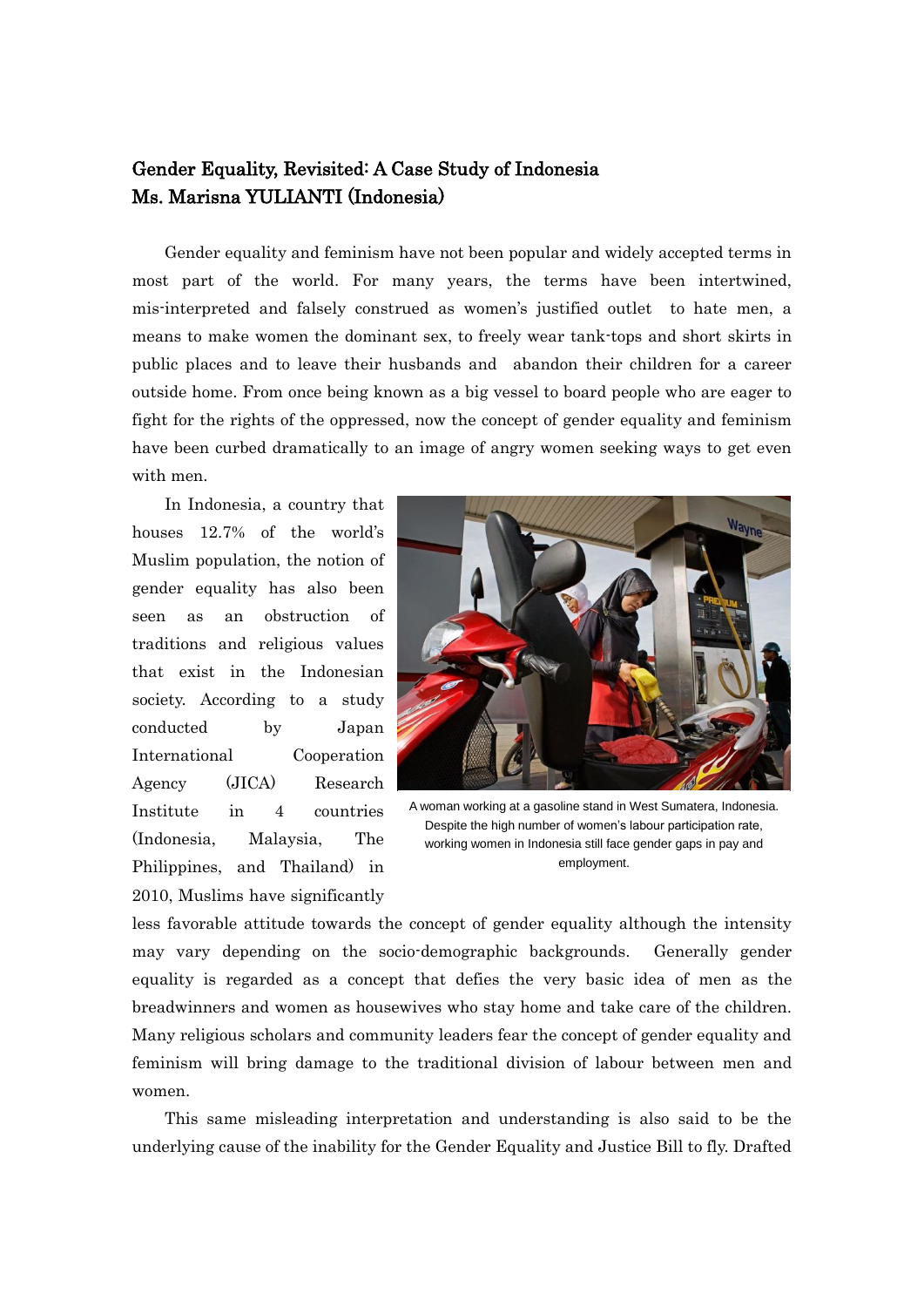back in 2010, the bill is hoped to act as an anchor to achieve equality between men and women in, to name a few, politics, economy, education, employment, health and marriage. Despite the high hopes, the draft bill is now left with no clear future. Since the bill was proposed to the parliament in 2011, it has received resentment and strong objection from religious groups who claim that the bill is against Islamic teachings and Indonesian culture. Among others, the group argues that the bill has downgraded the roles of men and women as merely a product of culture while at the same time denying the significance of religion that has been and is expected to continue regulating men and women's roles and function in society. The bill's outline of marriage that gives freedom for people to choose their partners is also heavily criticized as it could be used as basis for same-sex marriage.

Despite the heated tension, still the good news is Indonesia is not a country without laws and regulations to protect women. Indonesia along with the Philippines were the first countries in South East Asia to become the signatory of the Convention of the Elimination of All Forms of Discrimination against Women (CEDAW) in 1980. Years later, a Presidential Decree No. 9 of 2000 was passed to ensure gender mainstreaming efforts in the country. The government of Indonesia also passed a Law No. 23/2004 on the Elimination of Domestic Violence and Law No. 21/2007 on the Eradication of Human Trafficking. So far so good.

But why is it so difficult to push through gender equality?

Let us, for a while, take a journey back to see the reasoning behind the drafting of the bill. One logic being the most prominent one is the fact that, despite the above-mentioned existing laws and regulation, the battle against gender-based discrimination in Indonesia is still far from won. In employment sector for instance, there are still cases where female workers do not receive equal pay and allowance as their male counterparts because of the widely accepted view which is supported by Indonesia Marriage Law No.1/1974, that men are the main breadwinners in the family, not women and therefore it is justifiable to give more to men and cut down some of women's share. In fact, more and more women nowadays are joining work force to generate the main income for their family as single mothers or to replace their sick or unemployed husbands.

In the case of rape, many people including the law enforcers, still think it is normal to marry of their daughters to the perpetrators to avoid shame. Women are blamed for the way they are dressed that is said to have caused men to have bad intentions and in some cases, accused of enjoying the sexual intercourse because they simply do not scream for help. In fact, women are afraid to scream or to tell anyone because of the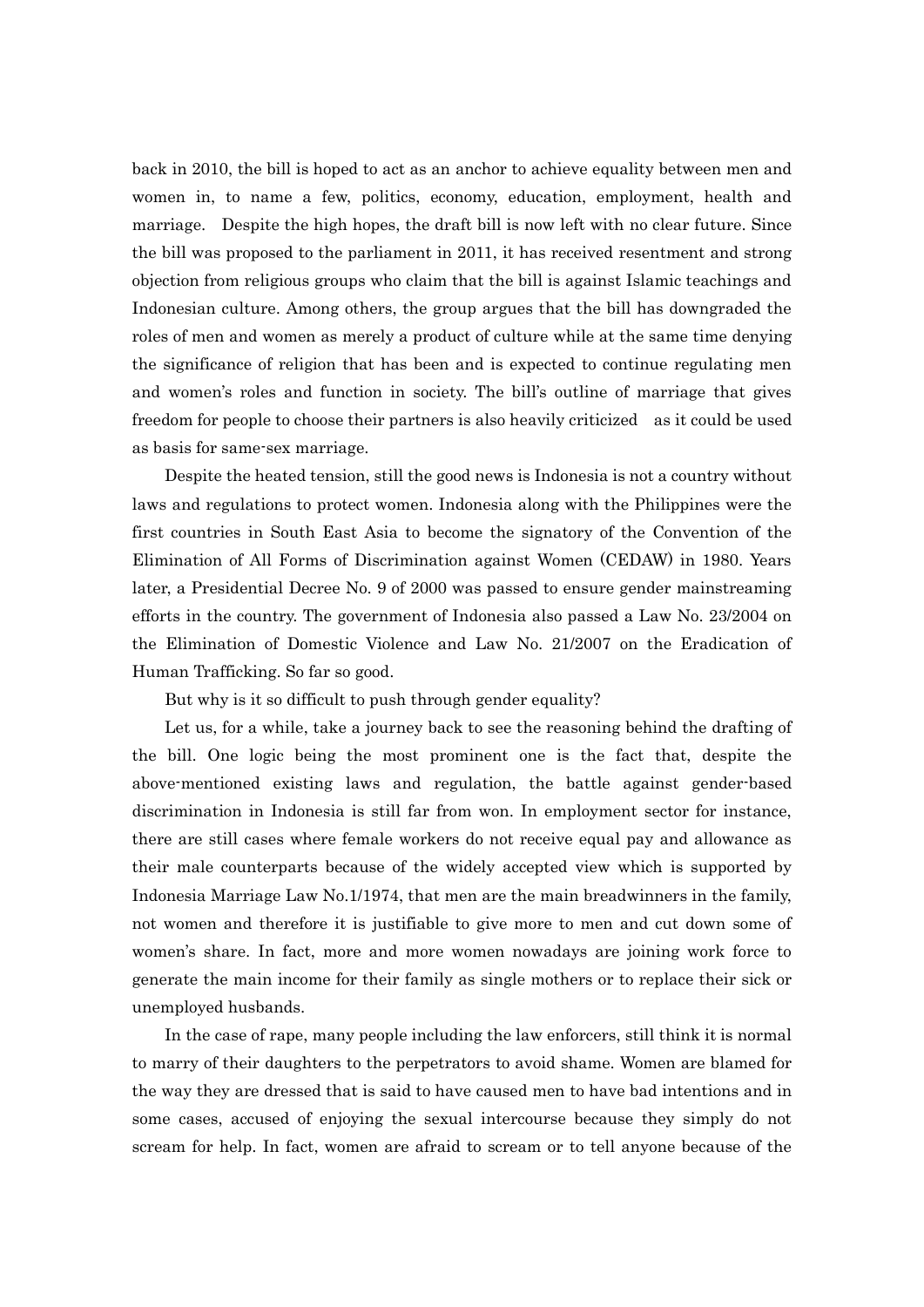social stigma that will entail later on if other people find out.

In marriage, many married women are denied their rights in family planning and property ownership. Indonesia is reported to experience an unmet need for spacing and limiting children among married women of 15-49 years of age which account for 11.4% in 2012. The use of contraception in family planning is also not without its challenges. The most common reason for not using contraception in countries in South East Asia including Indonesia, is associated with, among others, opposition to use from partners, religions, or culture and lack of knowledge and access to modern contraception. Women, especially in West Sumatra where matrilineal succession applies, often find it difficult to register their names in the property and land being inherited due to low position of women in the society. Men still have the loudest say in family and women acquire almost none.

The elimination of these forms of discrimination against women is therefore crucial. The enactment of relevant laws and regulations may not be the only way, but has been proven to be one of the most effective ones. However without a proper understanding of the society on what gender equality really is and what the underlying causes that highlight its necessity are, it would be difficult, if not impossible, to construct a new legal framework to tackle the issue. Gender equality is not merely about women; it is not at all a concept whereby women are encouraged to be the same as men, let alone to be more powerful than men. Gender equality strives for the availability of equal access and opportunity for both men and women to be involved and contribute in life in a way that fits their needs and choices. Gender equality, for instance, does not force women to take part in the politics but when there are women who wish to do so but cannot due to unavailability of systematic mechanism, this is when the notion of minimum 30% quota of women's political participation in legislation comes in handy. Gender equality does not encourage women to work outside their home and leave their children in the care of a nanny, rather it tries to do justice for women who wish to do so by creating more access and opportunity for them to generate income and at the same time provide more space for men to actively take part in child rearing.

First and foremost, there needs to be a constant dialogue and series of constructive discussions, especially among the conflicting groups, to correct the understanding of gender equality and feminism. Society needs to be awakened from their long sleep to see that discrimination against women, and in some cases against men, is real and happening before their eyes. From there, more substantial discussion on the content of the bill can continue accordingly.

Finally with the Presidential Election coming in July 2014, there is a great